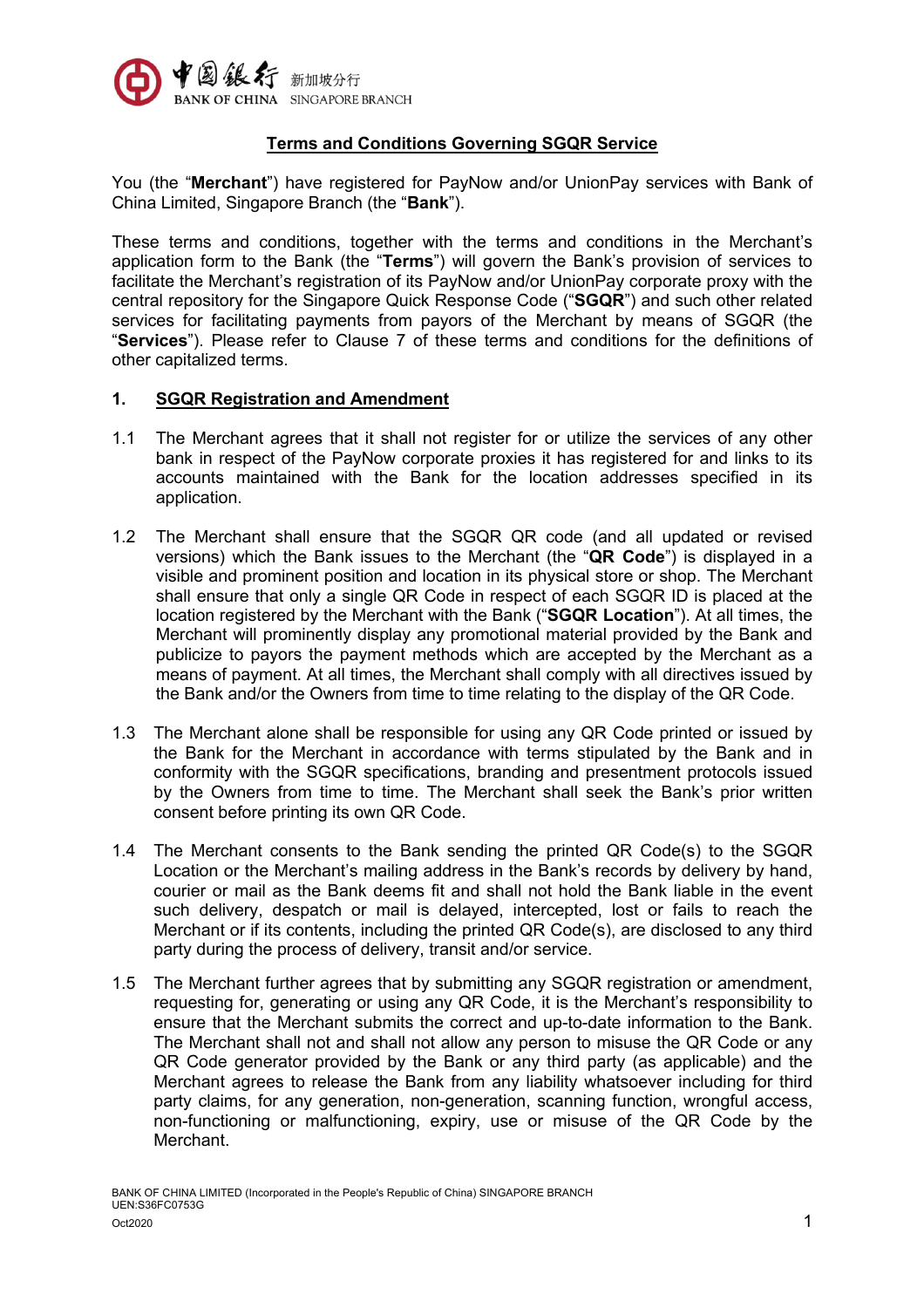

- 1.6 The Merchant undertakes to promptly submit an SGQR registration or amendment form to the Bank should there be any change(s) in:
	- (a) the information in its SGQR ID and/or the information required for the Merchant to use the SGQR Services (whether the Merchant uses a self-issued QR Code on bills and/or printed QR Codes);
	- (b) its SGQR Location; and/or
	- (c) the information in its PayNow and/or UnionPay registration with the Bank.

# **2. Accuracy of Information and Consents for Disclosure**

- 2.1 The Merchant shall at all times promptly provide the Bank with any information the Bank requires, including without limitation the Merchant's unique entity number or other identification, registered name, the base currency for any Transaction, merchant category code, and other particulars in its SGQR ID and Merchant Record, its payment processing and other related information in its Scheme Payload, and any other information relating to the Merchant, for the Bank's provision of the Services. All information provided by the Merchant must comply with all formats, specifications, protocols and requirements as informed by the Bank from time to time. The Merchant further agrees that it will ensure and is solely responsible for the accuracy, currency, validity, authenticity, completeness, accuracy and security of all information provided to the Bank (including without limitation all information and data as may be set out in its Merchant Record, Scheme Payload, and/or SGQR ID) and its own communications with the Bank, and that it shall promptly update the Bank should there be any changes to the information it has provided to the Bank or if any such information is or becomes misleading or incomplete in any respect.
- 2.2 In addition to the foregoing clause, the Merchant shall provide the Bank with such information which the Bank may request for the purposes of any request from the Controllers, compliance with Applicable Law, addressing or investigating any feedback complaints, claims, disputes or fraudulent activities or in respect of any Transaction or for such other purposes relating or relevant thereto or as may be expressly notified to the Merchant by the Bank from time to time.
- 2.3 The Merchant shall obtain full and accurate authorizations, mandates, consents and approvals required by Applicable Law (including without limitation the PDPA) before submitting any information and data, including that of its relevant Payment Schemes and/or any third party, to the Bank for the disclosure of such Merchant's and Payment Scheme's applicable information including those contained in its Merchant Record, Scheme Payload and SGQR IDs to the Operator for its use, processing, archival and disclosure to service providers, members of the Scheme and their affiliates, customers and merchants, for the purpose of providing, maintaining and enhancing the Services and related services to members of the Scheme, their merchants and customers and to the public in the form of SGQR IDs, QR codes and SGQR Outputs and for such other purposes in connection with the Scheme as required by any of the Controllers, and shall comply and ensure compliance with all confidentiality, secrecy, data protection, and other requirements at law (including the PDPA). Without limitation to the foregoing, the Merchant agrees to keep all specifications relating to the QR Code and any information relating to the Controllers confidential and shall not give, divulge or reveal such information to any person, except where the Bank's prior written consent is obtained.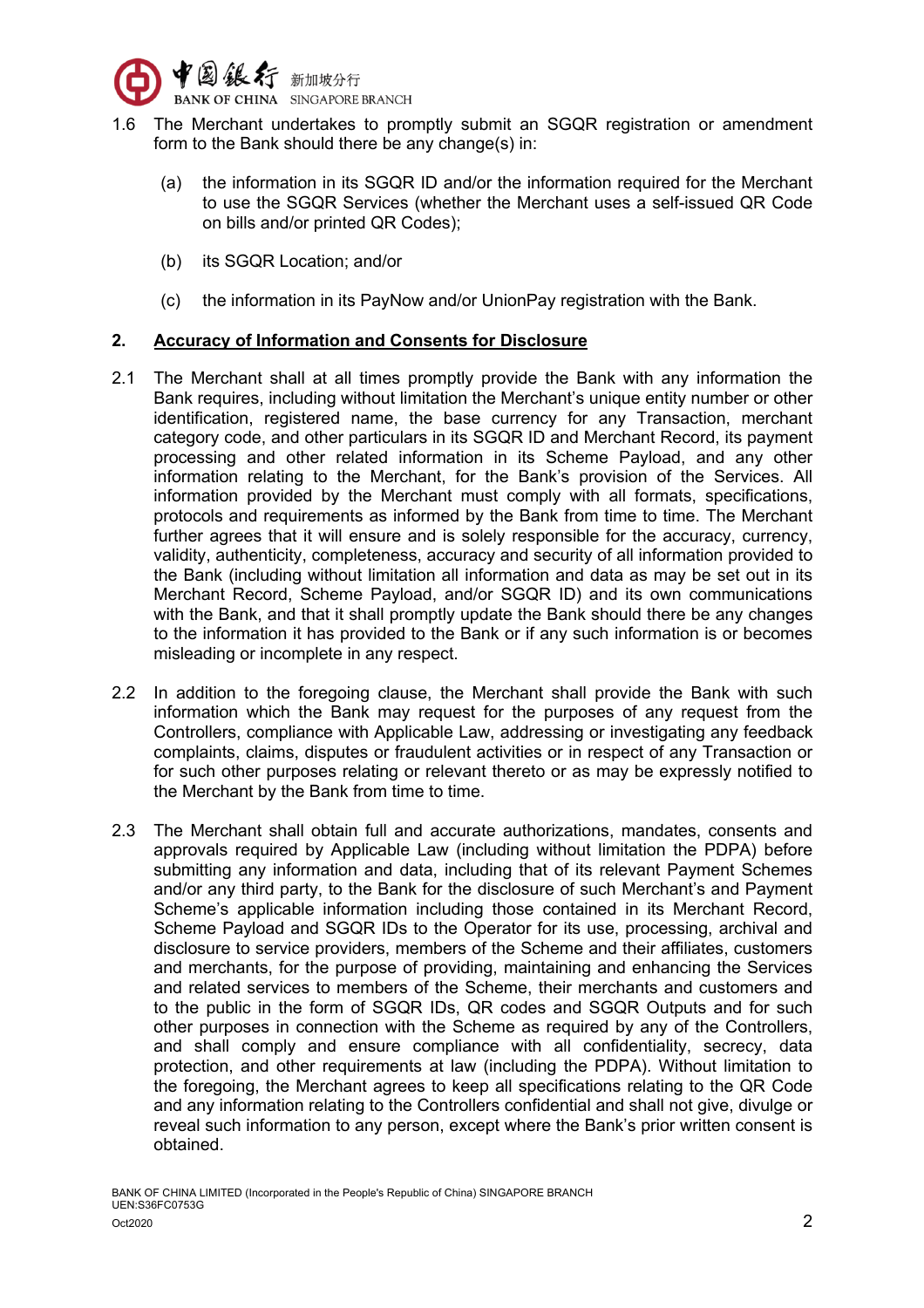

2.4 The Merchant understands in respect of any request or query in connection with the provision of the Services, the Bank may only disclose such information or act as permitted by the Owners.

### **3. Responsibilities of Merchant**

- 3.1 The Merchant understands that the Services is a third party service that is neither owned nor operated by the Bank and that the provision of the Services necessitate the availability, operation and interface at the relevant time of a combination of systems, and that the Bank is reliant on the Operator and other Controllers for the provision of the Services, and that the Services will not be error-free or interruption-free but will be affected by needs for repairs, modifications, improvements, emergencies and other reasons. The Bank does not make any express or implied warranty in respect of any services, systems, procedures, services, or products in respect of the Services, whether from it or any third party service providers, including any warranties of merchantability, satisfactory quality, fitness for a particular purpose, and/or compliance with description.
- 3.2 The Bank does not make any express or implied warranty with respect to any security measures, security features and/or measures of the Services, or any procedures, services, or products of the Bank or any third party service provider, including any warranties of merchantability, satisfactory quality, fitness for a particular purpose, and/or compliance with description. The Merchant understands that any security measures used by the Bank are dependent on, the hardware and software products of third parties and the Bank shall not be liable in contract, tort or otherwise for any direct, indirect or consequential loss, damage, costs, expense or liability from any direct or indirect use of or reliance on any security measure and for any breakdown, unauthorised access or damage to the CR System.
- 3.3 The Merchant shall adopt all security measures required by the Bank and shall abide by all security standards informed by the Bank, including without limitation such relating to the use, issuance, generation and revocation of passwords, personal identification numbers, digital keys and/or digital certificates, and the installation and/or use of software, hardware and/or equipment and procedures and obligations relating to encryption and digital authentication.
- 3.4 The Merchant agrees to assist the Bank in such manner required by the Bank for the provision of the Services and in the event of any interruption or stoppage of the Services, to do all that is necessary to assist the Bank, the Operator, the Owners and their third party service providers to restore provision of the Services. In addition to the foregoing, the Merchant agrees to enter into such agreements with third party service providers of the Bank or the Controllers as directed by the Bank, for the provision of the Services.
- 3.5 The Merchant shall abide by all directives, guidelines and practices as informed by the Bank from time to time.
- 3.6 The Merchant shall not do anything which may hinder the Bank's provision of the Services or expose or potentially expose the Bank to any third party claims, including without limitation any claims from the Controllers or members of the Scheme.
- 3.7 The Merchant shall not acquire any rights in respect of Intellectual Property of the Bank or any member of the Scheme (including without limitation any of their names, logos or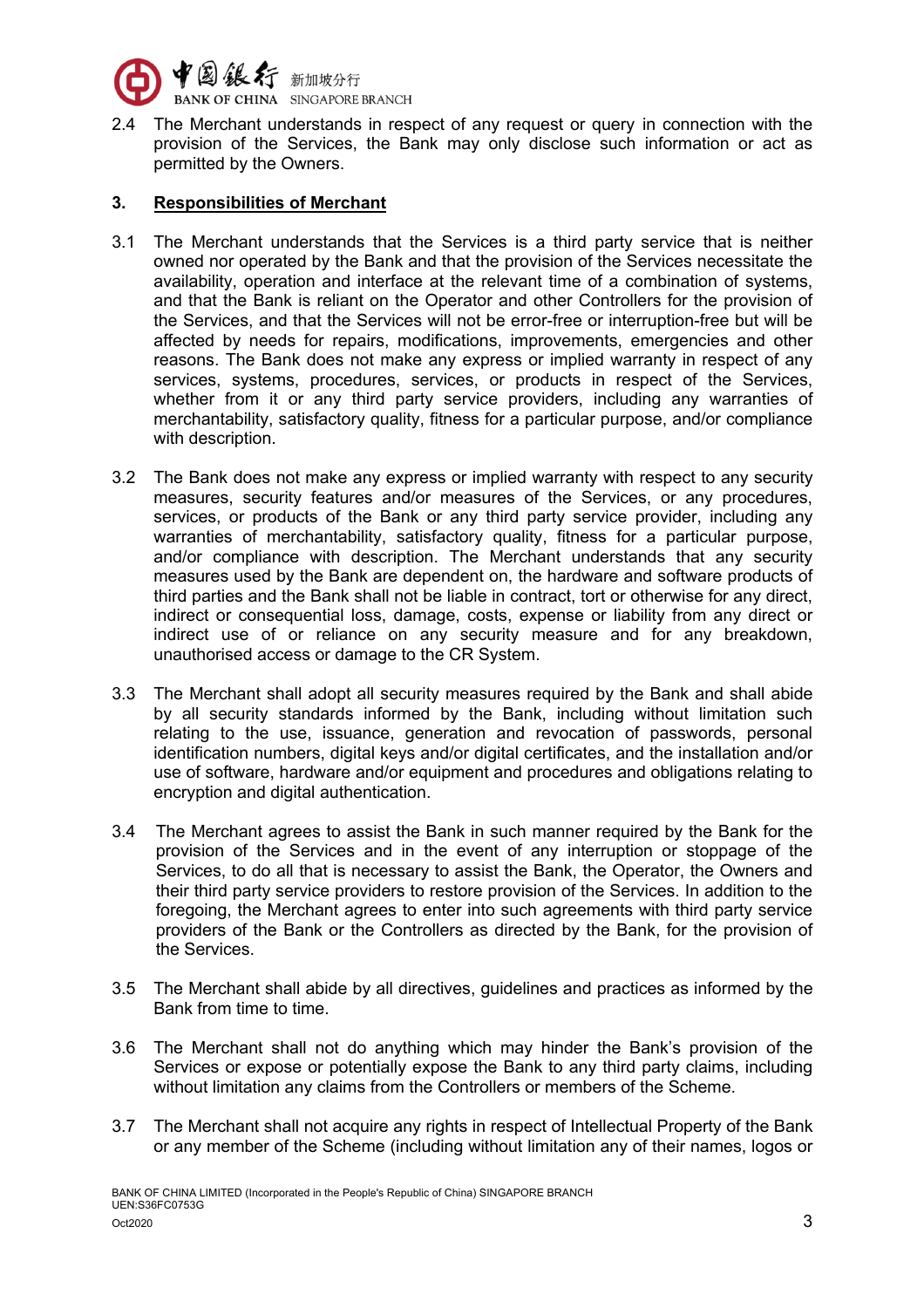

marks) or any rights in the PayNow and/or UnionPay name or mark or in the SGQR name or the QR Code. The Merchant agrees that:

- (a) the Bank and the Controllers are granted a world-wide, royalty-free and irrevocable license to use any Intellectual Property it furnishes to the Bank for the purpose of providing the Services (the "**Permitted Use**"); and
- (b) the Bank has permission to furnish and license any Intellectual Property it furnishes to the Bank to the Controllers for the Permitted Use,

and further warrants and represents that:

- (c) it is the sole and absolute owner of the Intellectual Property it furnishes to the Bank or otherwise has obtained all necessary rights and licenses from the owners and proprietors of the Intellectual Property to grant the license and permissions as set out above; and
- (d) the Bank's and the Controllers' use of the Intellectual Property as set out above will not infringe the intellectual property rights or other rights of any third party,

and without limitation to the generality of anything herein, the Merchant shall indemnify the Bank and the Controllers from any losses, damages, costs, charges, expenses (including without limitation legal costs), claims, proceedings and actions incurred as a result of any breach of the foregoing warranties.

- 3.8 The Merchant agrees, in particular, that the Bank is not responsible for any loss, damage, costs, expense or liability arising from:
	- (a) any outdated, obsolete or superseded QR Code generated or used by the Merchant;
	- (b) any erroneous or incorrect QR Code issued or provided by the Operator and/or CR System;
	- (c) any breakdown, deficiency or malfunction in any equipment, software or telecommunication system howsoever caused in connection with the provision of the Services;
	- (d) any losses, damages, loss of profit, goodwill, reputation or business contracts, or any other form of economic loss suffered or incurred by the Merchant, however arising or caused in connection with the provision of the Services;
	- (e) the acts or omissions of the Controllers or any third parties;
	- (f) any delay, error, interruption, suspension, termination or stoppage of the Services;
	- (g) any remedial or preventive or security measures undertaken by the Bank or the Controllers;
	- (h) any Transaction;
	- (i) any fault, negligence or fraudulent or dishonest act or omission of the Merchant or its officers, employees, agents, nominees or third party service providers; and
	- (j) the fault, negligence or fraudulent or dishonest act or omission of the Controllers or their third party service providers.
- 3.9 The Merchant agrees that it is solely responsible for dealing with any dispute of whatsoever nature concerning any goods and/or services offered, supplied, sold, delivered and/or performed by or through the Merchant or which constitute the subject matter of a Transaction, including any dispute concerning the quality, nature and/or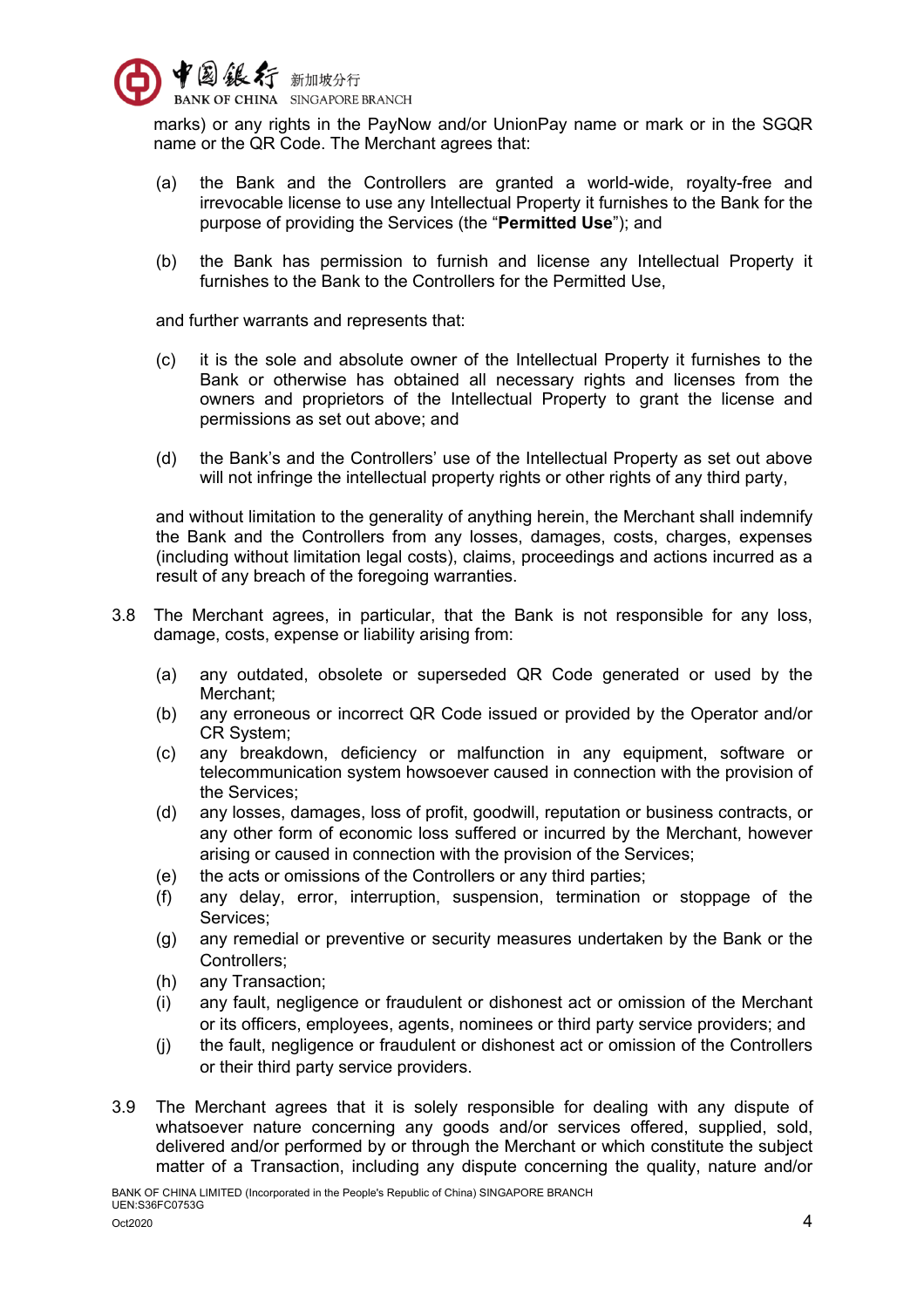

price of any such goods and/or services. Under no circumstances shall the Bank have any liability arising out of any such dispute.

- 3.10 The Merchant agrees that the Bank and the Controllers shall be under no liability whatsoever for any loss or damage whatsoever or howsoever caused arising directly or indirectly in connection with any:
	- (a) erroneous, inaccurate, outdated or incomplete information provided by the Merchant, or CR messages created, amended, deleted or sent by any member of the Scheme, Merchant or any other person; and
	- (b) reliance by any member of the Scheme, Merchant or any other person on the contents of any SGQR Output, information provided by the Merchant or CR messages,

and the Merchant further agrees that the Bank, the Controllers (and their respective officers, employees and agents) shall not be liable to the Merchant for any loss or damage to the Merchant resulting therefrom, including loss or damage to the reputation of the Merchant.

- 3.11 To such extent permitted by law, the Merchant shall indemnify the Bank within seven (7) days of demand for any and all losses, liabilities, damages, costs, charges and expenses (including legal costs), actions, demands and proceedings of whatsoever nature the Bank suffers or incurs in connection with:
	- (a) any false, erroneous, inaccurate, incomplete or outdated information provided to the Bank;
	- (b) any breach of the Merchant's representations, warranties and obligations in the Terms;
	- (c) any printing or display of any QR Code which does not conform to the protocols or directives of the Bank or the Controllers;
	- (d) any breach of Applicable Law;
	- (e) any Transaction deemed or found by the Bank to be fraudulent or unauthorized;
	- (f) any fraudulent, illegal or unlawful activity by the Merchant;
	- (g) any acts or omissions of the Merchant's payors;
	- (h) any claim brought by the Controllers, any member of the Scheme or any other person in respect of any matter relating to the Services or any Transaction; and
	- (i) the Bank's contemplation of or execution, exercise or enforcement of any its rights, powers, remedies, authorities or discretions against the Merchant.
- 3.12 The Merchant shall be bound by all electronic communications, computer files, messages, documents and records generated by the CR System and the Bank's systems, situated in or outside of Singapore, in respect of its use of the Services and the Transactions, which shall be deemed to be valid, accurate and authentic, and final, conclusive and binding on the Merchant and its customers.

### **4. SGQR Deregistration and Suspension**

4.1 The Merchant may stop or terminate its use of PayNow and/or UnionPay as a Payment Scheme and/or the SGQR Services by giving to the Bank not less than thirty (30) days' prior notice in writing and submitting an SGQR deregistration form where required by the Bank. In the event of termination of the Services for whatever reason, the Merchant agrees and undertakes to destroy and delete the QR Codes and upon the Bank's request, to give the Bank evidence of or certify such destruction and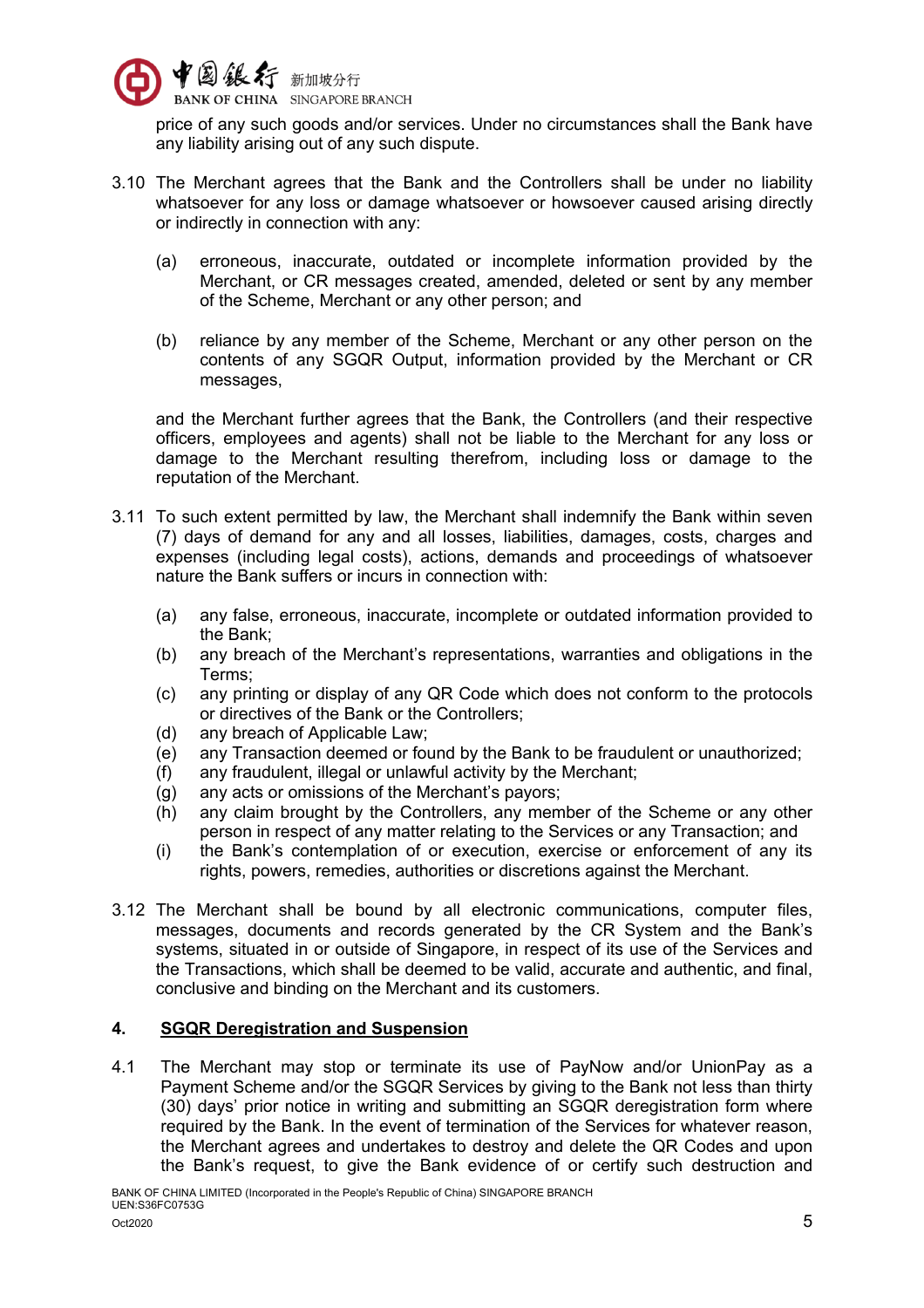

deletion promptly at the Merchant's sole cost and expense. Upon termination, the Bank shall be entitled to update the CR Register, including the removal of any Scheme Payloads previously submitted by the Bank to the CR Register.

- 4.2 Notwithstanding anything in the Terms, the Merchant agrees that the Bank has the right to refuse to provide the Services and to immediately suspend or terminate the Services at its sole and absolute discretion, and in such event to delete any payloads submitted.
- 4.3 The Merchant understands that: (a) where a SGQR ID ceases to contain any Scheme Payload, such SGQR ID will be deactivated and de-registered from the CR System on or after the effective date of such cessation; and (b) where a Merchant Record ceases to contain any SGQR ID, such Merchant Record will be deactivated and de-registered from the CR System on or after the effective date of such cessation.
- 4.4 The Services shall be suspended for such time period as determined by the Bank and/or the Controllers by any event of *force majeure* i.e. any event beyond the control of the Bank, and in such event the Bank shall not be liable to the Merchant for being unable to perform any of its obligations in whole or in part. Such events of *force majeure* include but are not limited to failure of any mechanical, electronic or electrical or data processing system or equipment, including without limitation the Bank's and/or the Controllers' systems, machines and equipment which arises for whatsoever reason, including without limitation cyber-attacks or errant acts of any third parties.

# **5. General Provisions**

- 5.1 The Bank may amend, modify and change the Terms at any time and from time to time at its sole and absolute discretion. In the event it does so, the Merchant shall comply with any revised or amended terms and conditions. The relevant amendment, modification or change will take effect from such date as notified by the Bank.
- 5.2 The Merchant shall not assign or transfer any or all of its rights, interests and benefits in respect of the Services or under the Terms without the prior written consent of the Bank. The Bank shall be entitled to assign and transfer any or all its rights, interests, benefits and obligations under the Terms to any person at any time.
- 5.3 No failure on the part of the Bank to exercise, and no delay on its part in exercising, any right or remedy will operate as a waiver thereof, nor will any single or partial exercise of any right or remedy preclude any other or further exercise thereof or the exercise of any other right or remedy. The rights and remedies provided in the Terms are cumulative and not exclusive of any other rights or remedies (whether provided by law or otherwise). Any provision or breach of any provision of the Terms may be waived only if the Bank so agrees in writing. Any such waiver or consent by the Bank may be given subject to any conditions thought fit by the Bank and shall be effective only in the instance and for the purpose for which it is given.
- 5.4 If any provision in the Terms shall be, or at any time shall become, invalid, illegal or unenforceable in any respect, such invalidity, illegality or unenforceability shall not in any way affect or impair any other provision but the Terms shall be construed as if such invalid, illegal or unenforceable provision had never been contained herein.
- BANK OF CHINA LIMITED (Incorporated in the People's Republic of China) SINGAPORE BRANCH UEN:S36FC0753G 5.5 Any statement issued by the Bank and signed by any of its officers or solicitors as to any amount due or owing by the Merchant to the Bank in respect of any matter or account stated in such statement shall constitute conclusive evidence as against the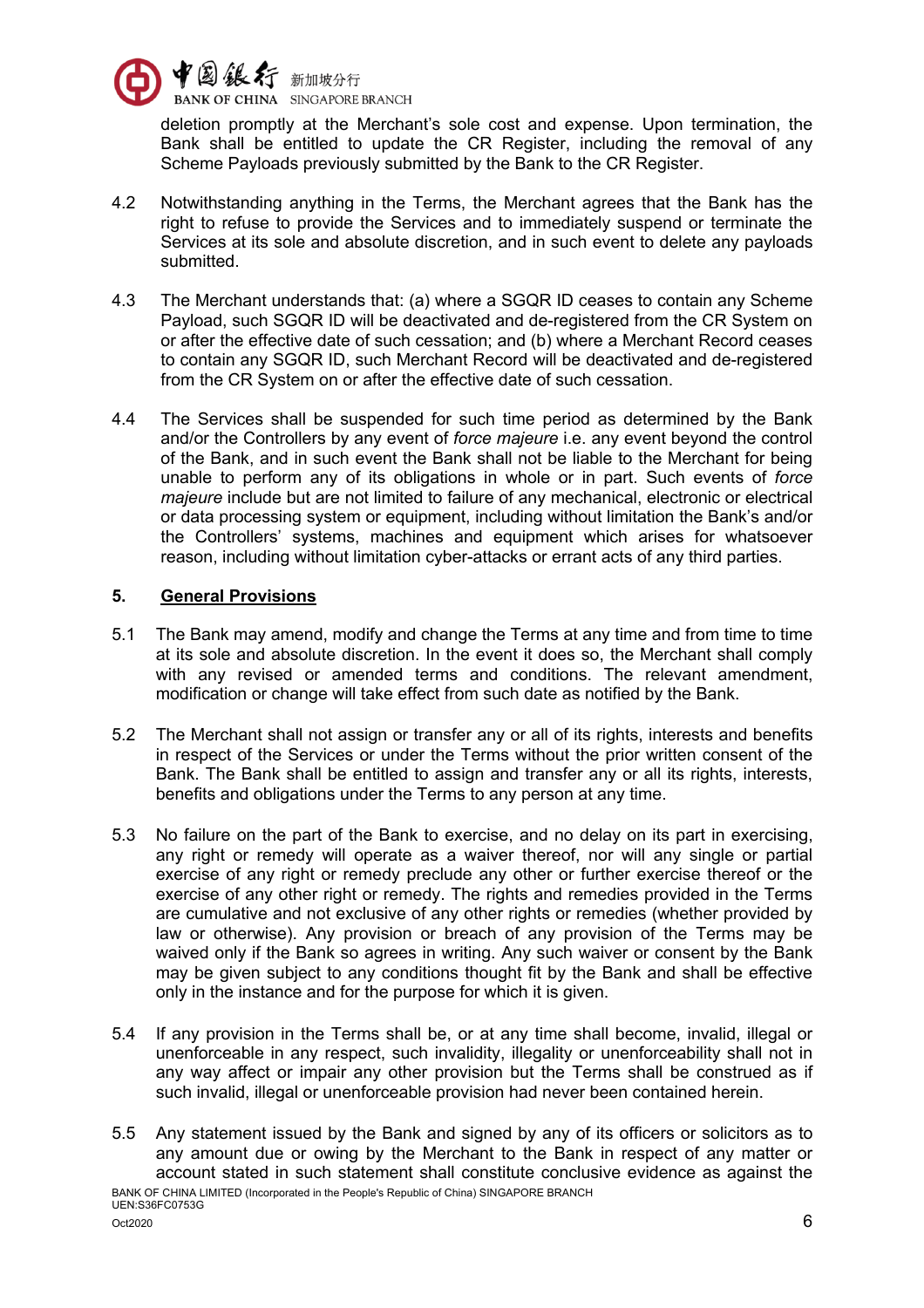

Merchant as to the amount due or owing in respect of the matter or account stated. Notwithstanding the foregoing, nothing in this clause shall prevent the Bank from correcting any error or discrepancy in such statement and issuing a substitute statement.

- 5.6 The Terms, the provision of the Services and any dispute relating thereto shall be governed by and subject to the laws of Singapore. The Merchant hereby submits to the exclusive jurisdiction of the courts of Singapore in all matters pertaining hereto but with full liberty for the Bank to commence proceedings in the courts of any other jurisdiction.
- 5.7 Every notice, demand, document or other communication required, given or made by the Bank to the Merchant, may be given by ordinary or registered post to or by leaving the same at the Merchant's business or registered office or last known address, by facsimile at the Merchant's last known or published facsimile number or as provided to the Bank, by electronic mail sent to such electronic mail address last known or provided to the Bank, by publication in the Bank's statement of account to the Merchant, by display at the Bank's branches, by publication in the Bank's website, by publication in a local newspaper, by telephone, by sms, by mms, by any other electronic means (including without limitation social media platforms) and/or by any means or media the Bank deems fit at its sole and absolute discretion. Such notice, demand, document or communication shall be deemed to be received by the Merchant at the time of delivery (where by leaving), on the date immediately after the date of posting (if by post), upon documentary confirmation of transmission (if by facsimile), at time of sending (if by electronic mail, electronic means, sms or mms or other electronic means), at time of publication or display (if by statement of account, website or newspaper or display at the Bank's branches) or at the time of receipt of the call (where by telephone).
- 5.8 The Bank may serve a writ of summons, statement of claim, statutory demand, bankruptcy application or any legal, enforcement or originating process in respect of any claim, action or proceeding on the Merchant by leaving it at or by posting it to or dispatching it by facsimile transmission, electronic mail or other internet or online communication channels (which may include without limitation messages sent via postings, messaging or chat systems on social media or other online services) to the Merchant's addresses, electronic mail addresses or user accounts (as the case may be) or that of its directors or partners as provided by the Merchant or last known to the Bank. The Merchant agrees that such writ of summons, statement of claim, statutory demand, bankruptcy application or legal, enforcement or originating process shall be deemed to be served: (a) if by leaving, when it was left at the address; (b) if by post, on the day immediately following the date of dispatch; and (c) if sent by facsimile transmission, electronic mail or through the internet or online communication channels, immediately on dispatch. Nothing in this clause shall affect the Bank's right to serve legal process by any other manner permitted by law.
- 5.9 Without prejudice to all rights of the Bank to disclose information relating to the Merchant, the Merchant hereby irrevocably permits the Bank, its officers, employees, agents and third party service providers to disclose (whether with or without notice to the Merchant and whether orally or in writing) any information whatsoever concerning any matters or Transactions (including personal data comprised in any information submitted by the Merchant or Transactions) to:
	- (a) its Related Entities, their officers, employees, agents and third party service providers;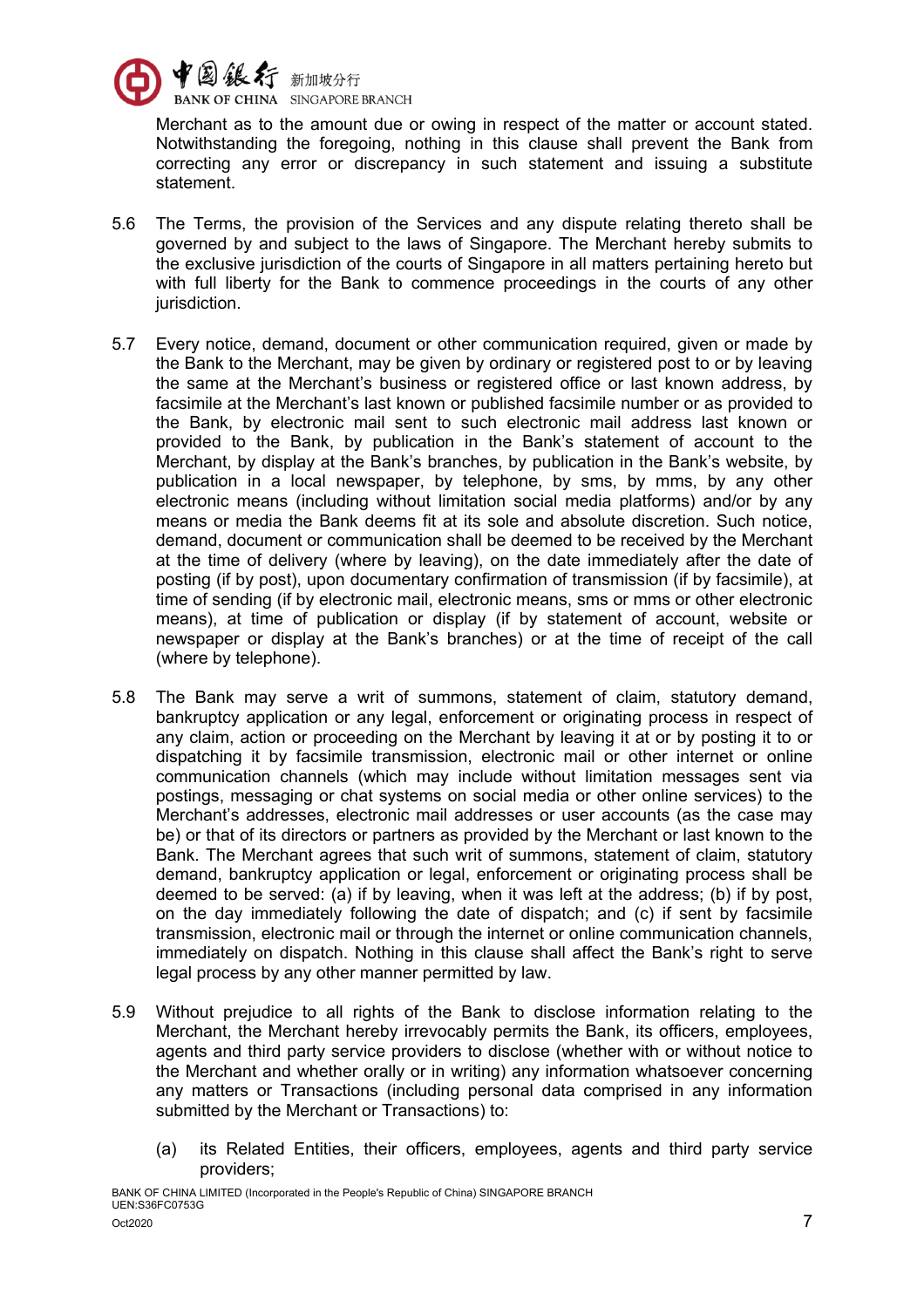

- (b) any auditor of the Bank or the Merchant;
- (c) the Commissioner of Stamp Duties, the Registrar of Companies, Registrar of Businesses, Registrar of Titles, Registrar of Deeds and /or any other government officials or departments or relevant bodies to whom the Bank deems fit to disclose information;
- (d) any taxation authority or body in accordance with such standards applicable to it;
- (e) any insurer, reinsurer and insurance broker;
- (f) any service provider or any other related person including third party service providers, sales and telemarketing agencies, business partners or otherwise under conditions of confidentiality imposed on such service providers, for the purposes of data processing or providing any service on behalf of the Bank to the Merchant or in connection with such outsourcing arrangements the Bank may have with any third party where the Bank has outsourced certain functions to the third party;
- (g) the Controllers, any members of the Scheme and their merchants;
- (h) any nominee, trustee, co-trustee, centralised securities depository or registrar, custodian, estate agent, solicitor or other person who is involved with the provision of services or products by the Bank to the Merchant;
- (i) any lawyers, auditors, tax advisors, investment banks and other professional advisors who are restricted to the nature of the business relationship in which the Merchant is involved with the Bank;
- (j) any proposed transferee or assignee of, or participant or sub-participant in, any rights and obligations of the Bank and any security therefor for any purposes connected with such proposed transfer or assignment;
- (k) any debt collection agency or person engaged by the Bank to collect any sums of money owing to the Bank from the Merchant;
- (l) any person to whom the Bank is required by the applicable legal, governmental or regulatory requirements to make disclosure to;
- (m) the Merchant's agent, executor or administrator, receiver, manager, judicial manager and/or any person in connection with any compromise or arrangement or any insolvency proceeding relating to the Merchant;
- (n) any of the Merchant's directors (in the case of a company) or partners (in the case of a partnership, limited partnership or limited liability partnership) and authorized signatories;
- (o) any other person to whom disclosure is permitted or required by law;
- (p) any solicitor acting for the Bank, the Merchant or any customer of the Bank or Merchant; and
- (q) other banks, financial institutions, credit bureaus (including but not limited to the Credit Bureau (Singapore) Pte Ltd) or credit reference agents or to any court or regulatory authorities or agencies or government or persons the Bank deems fit in its sole and absolute discretion whether in Singapore or any other applicable jurisdiction.

This clause is not and shall not be deemed to constitute, an express or implied agreement by the Bank with the Merchant for a higher degree of confidentiality than that prescribed in law. The consent and the Bank's rights under this clause are in addition to and are not affected by any other agreement with the Merchant and shall survive the termination of the Agreement.

5.10 A person who or which is not party to the Terms shall not have any right under the Contracts (Rights of Third Parties) Act (Cap. 53B) to enforce any provision of the Terms or any right in respect of the Services.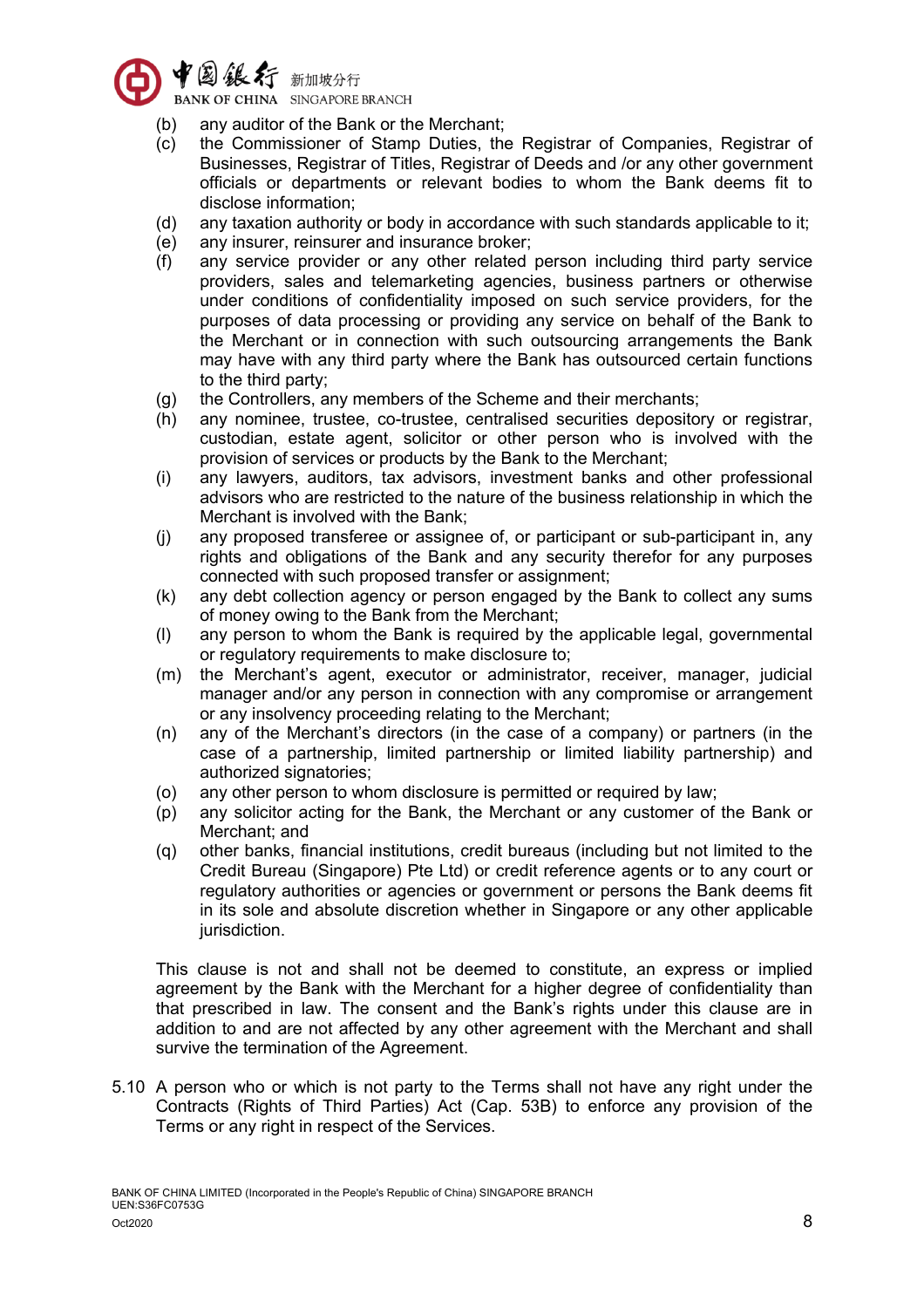

- 5.11 Notwithstanding the termination of the Services for any reason, all indemnities and obligations under the Terms, which, by their terms are to survive such termination shall continue in full force till all liabilities, monies or claims due from the Merchant to the Bank are fully satisfied. Without limitation to the generality of the foregoing, it is expressly acknowledged by the Merchant that the obligations, indemnities and terms under clauses 1.5, 2.1, 2.2, 3.1, 3.2, 3.6 to 3.12, 4.2, 4.3, 5.3 to 5.9, 6.1 to 6.3 of these terms and conditions and the provisions in all application form(s) submitted by the Merchant which relate to personal data shall survive regardless of any termination of the Services. Termination of the Services for any reason shall not release the Merchant from any liability which, at the time of such termination, has already accrued prior to termination.
- 5.12 The Services shall be subject to, and these Terms are in addition to, all of the Bank's standard terms and conditions relating to banking facilities, accounts and services and online banking services as supplemented, substituted, revised or modified from time to time, and the Merchant agrees to be bound by the same. In the event of any inconsistency between the Terms and any other applicable terms and conditions, unless otherwise determined by the Bank, the Terms shall prevail. In the event of any inconsistency between the terms and conditions in the application form submitted by the Merchant or these terms and conditions, these terms and conditions shall prevail.

# **6. Fees and Charges**

- 6.1 The Merchant shall pay all charges and fees agreed with or imposed by the Bank from time to time in connection with the provision of the Services. The Merchant irrevocably authorises the Bank to debit at any time and from time to time any account of the Merchant with the Bank with any amount due or owed to the Bank from or by the Merchant.
- 6.2 The Bank may at any time and without notice to the Merchant, deduct from or set off against any payment or sum due to the Merchant, any amount due from the Merchant to the Bank, whether in respect of the Services or otherwise and whether as damages or otherwise. The Bank may for such purpose convert into Singapore currency at such rate as may be determined by the Bank at its sole discretion any sum due to or from the Merchant.
- 6.3 The Merchant shall bear and pay any and all taxes, duties, withholdings or levies (including without limitation goods and services tax) imposed on any Transaction or any payment made pursuant to the Terms. In the event the Bank decides at its sole and absolute discretion to make payment of such, the Merchant shall reimburse the Bank on demand for any and all amounts paid by the Bank on an indemnity basis.

# **7. Definitions**

The following words shall have the meanings as follows and the following rules of interpretation will apply:

(a) "**Applicable Law**" means such laws and regulations, subsidiary legislation, court orders, directives, guidelines, requests and/or requirements of any court, tribunal, regulatory authority, supervisory or tax authority and/or government authority (including without limitation the MAS), whether or not such have the force of law, in Singapore and any other jurisdiction;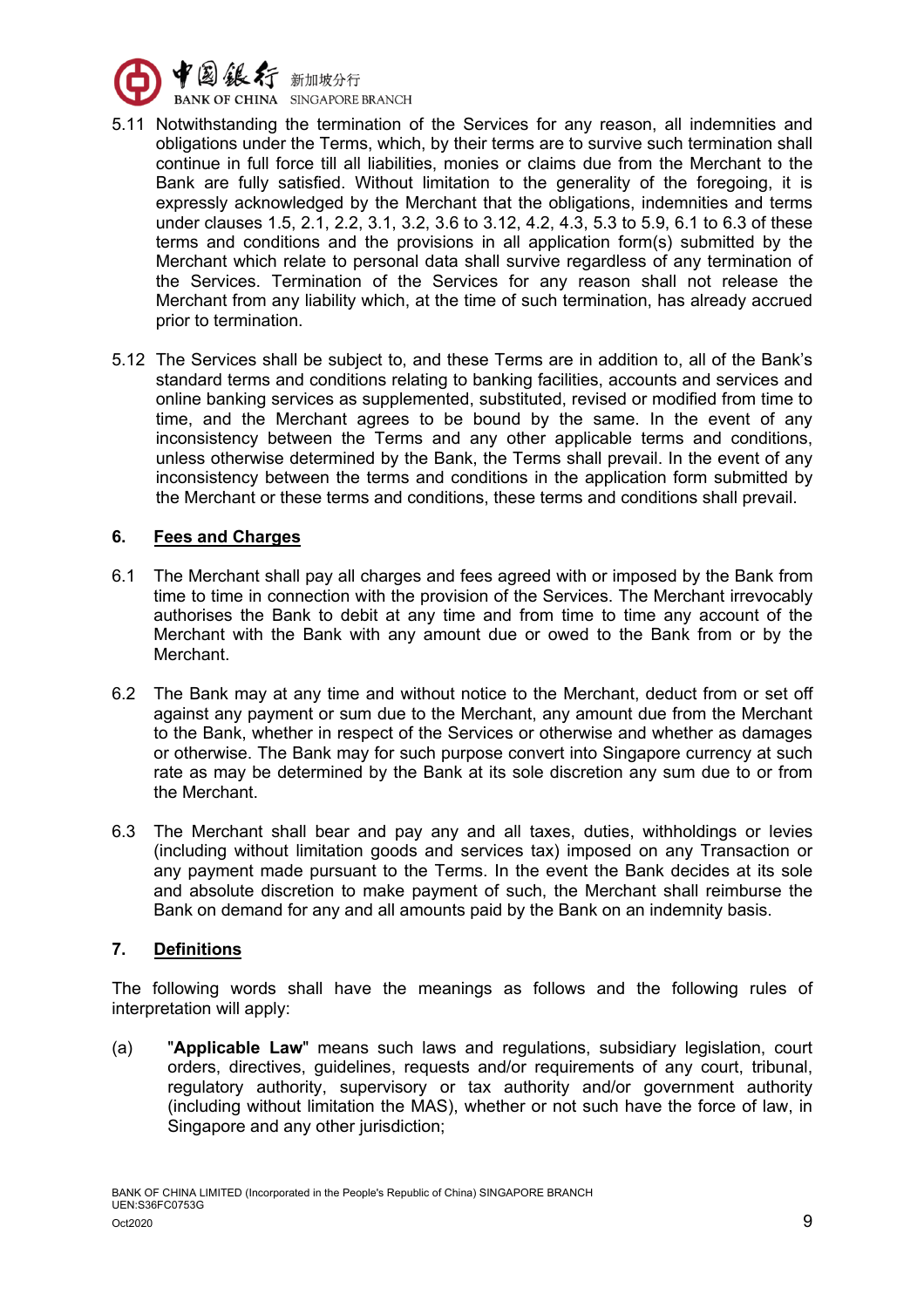

- (b) "**Controllers**" means the Operator, the Owners and their respective service providers (including any host for the CR) and/or any agents, nominees, officers or employees of the foregoing;
- (c) "**CR**" means the SGQR central repository processes comprised in CR Services;
- (d) "**CR Register**" means the register of unique SGQR IDs and SGQR Outputs, hosted in the database maintained in the CR System and managed by the Operator;
- (e) "**CR Services**" means means the CR services provided by the Operator to the Owners and members of the Scheme;
- (f) "**CR System**" means the system maintained and operated by the Operator for access and use by members of the Scheme in connection with CR Services;
- (g) "**IMDA**" means the Infocomm Media Development Authority as established under the Info-communications Media Development Authority Act 2016;
- (h) "**Intellectual Property**" means any patents, copyright, trademarks, service marks, registered designs, all registrations, applications, disclosures, renewals, extensions, continuations or reissues for any of the foregoing, unregistered design rights, confidential and proprietary information, trade and business names, domain names and other similar protected rights or intangible assets recognized by any laws, or international conventions in any country or jurisdictions in the world, and includes in particular but without limitation, any payment trademark, payment trade names and payment logos;
- (i) "**MAS**" means the Monetary Authority of Singapore as established under the Monetary Authority of Singapore Act (Cap 186);
- (j) "**Merchant**" means a business customer of the Bank which has registered its PayNow and/or UnionPay corporate proxy with the Bank and which has submitted an application form to the Bank for the provision of the Services;
- (k) "**Merchant Record**" means a Merchant's record on the CR Register, comprising such Merchant's unique entity number or other identification, registered name, base currency, merchant category code, and other particulars, as may be specified in the manuals of the Operator;
- (l) "**Operator**" means the operator of the Scheme;
- (m) "**Owners**" means the legal entities which own the Scheme, decides on the member rules relating to the SGQR and leads or co-leads the SGQR Taskforce, being MAS and IMDA, or such other entity or entities as MAS and IMDA may appoint in their stead by written notice to the Operator;
- (n) "**Payment Scheme**" means a payment service provider, payment scheme, card scheme or card association, or any other entity which is approved by the Owners for participation in the Scheme;
- (o) "**PDPA**" means the Personal Data Protection Act 2012 (Act 26 of 2012) and any and all subsidiary legislation passed thereunder;